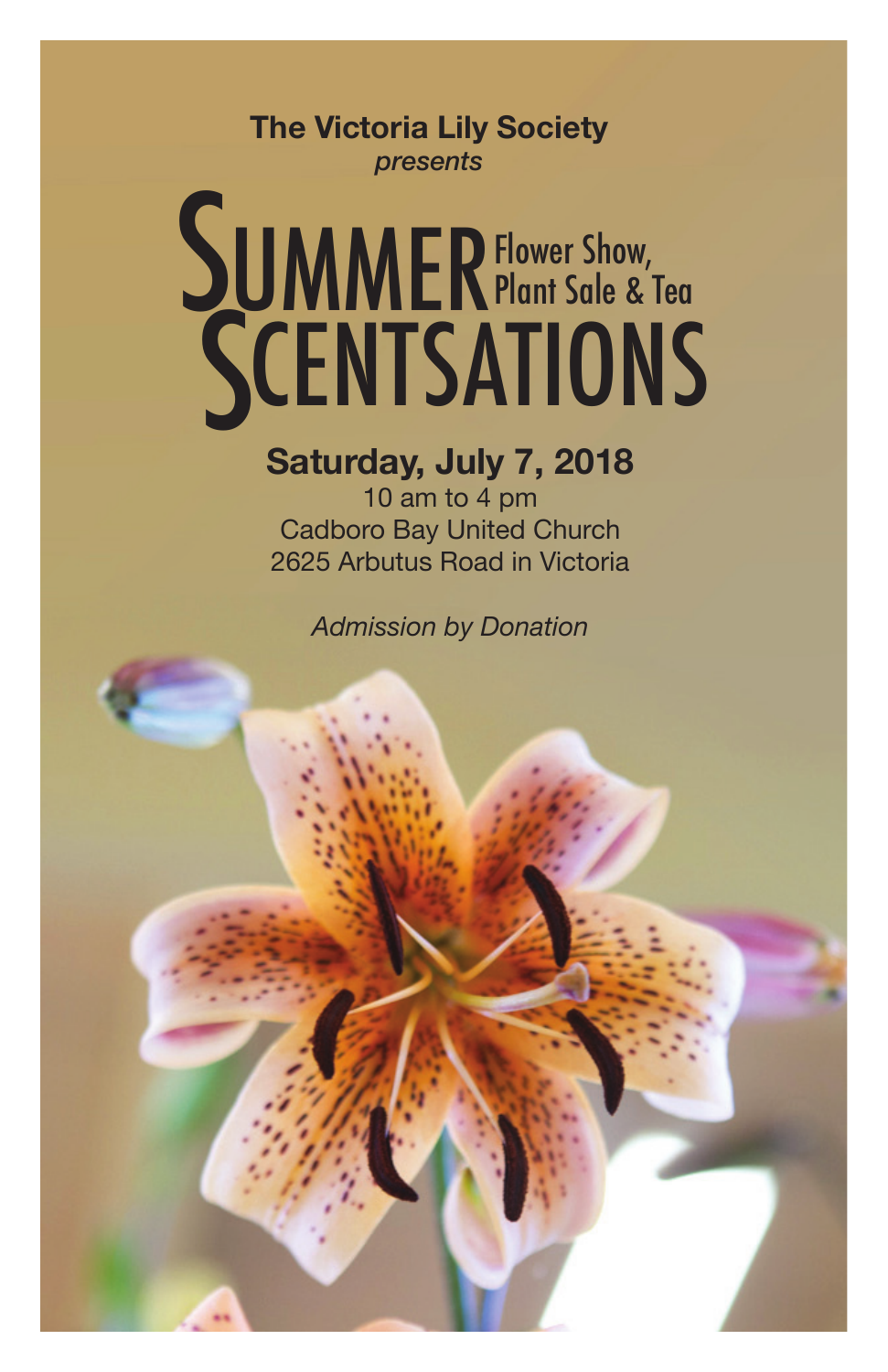

# **CONTENTS**

| MISCELLANEOUS FLOWER SECTION 10 |  |
|---------------------------------|--|
|                                 |  |
|                                 |  |
|                                 |  |
|                                 |  |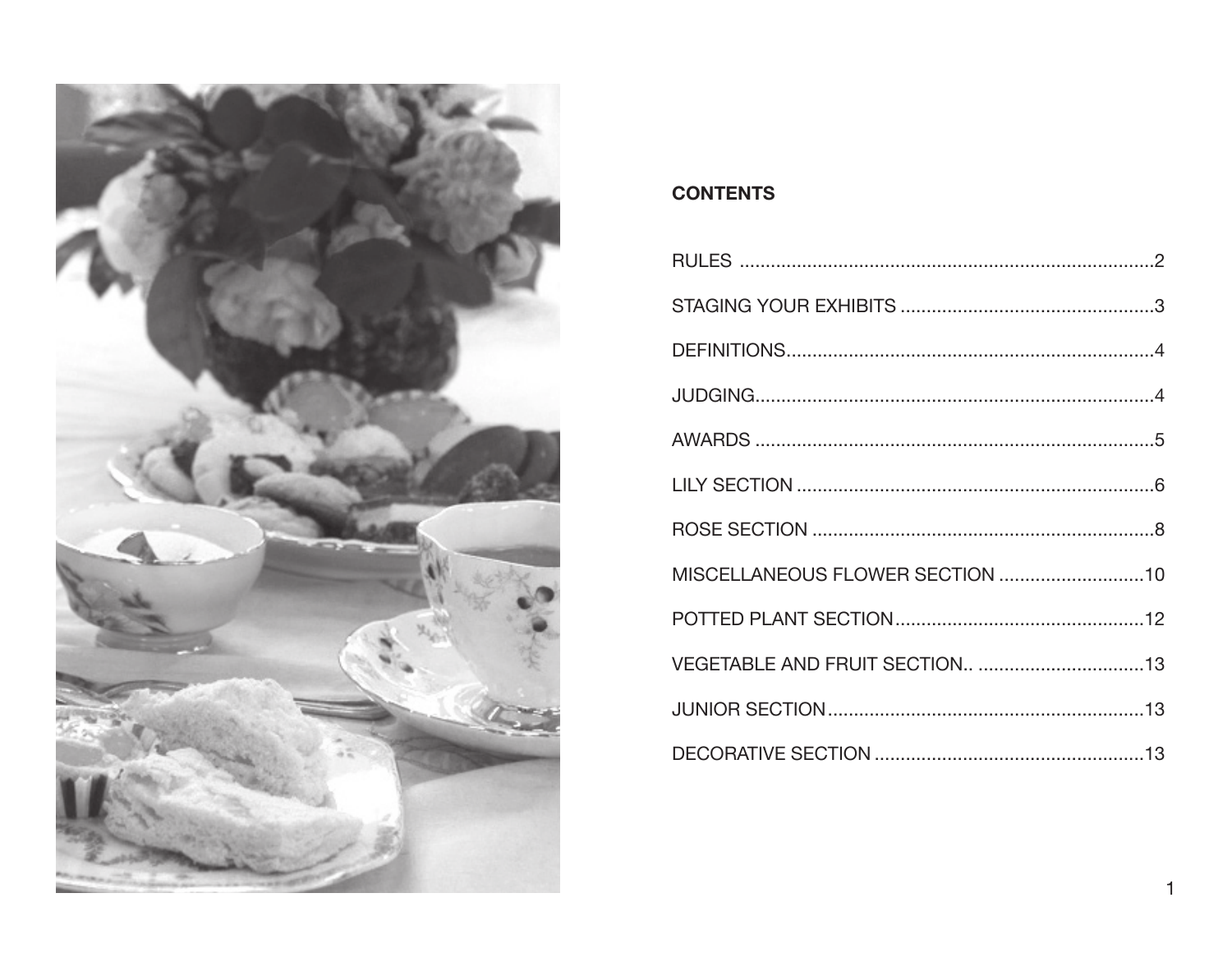# **THE RULES**

- • This is an open show; all entries are welcome. There is no entry fee.
- • All varieties in an entry should be named, if possible.
- • Entries must have been the property of the Exhibitor for at least 1 month prior to the show with the exception of potted plants, which must have been the property of the Exhibitor for at least 3 months prior to the show.
- • Containers will be provided and must be used for all classes except where otherwise stated in the catalogue.
- All exhibits in the Junior Section must be arranged by the Exhibitor alone. Juniors are children 15 years or younger.
- • Provided entries are different cultivars, Exhibitors may make more than one entry per class, save in the Junior Section.
- • Any exhibit may be removed at the discretion of the Show Officials.
- • Exhibitors must not remove exhibits before 4:00 pm Saturday, July 7th.
- • All exhibits are shown at the Exhibitor's risk. The Show Organizers are not responsible for loss or damage.
- • Any decision of the Judges is final.

# **STAGING YOUR EXHIBITS**

- Exhibits may be staged on Friday July 6 between 2:00 pm and 9:00 pm, and on Saturday July 7th from 7:00 am to 7:30 am.
- Entry cards will be available during the dates and times above. No pre-registration is necessary.
- When the type of container is not specified, the Exhibitor must use the container supplied by the Society. This includes collections.
- • All entries must be in one container unless otherwise stated.
- • Please name your exhibits wherever possible.
- • Your entries are subject to the rules in this catalogue, including all time parameters.

Please read the rules carefully. If you have questions, contact the Show Chair as soon as possible for clarification.

# **SHOW CHAIR**

Bryce Fradley Email: brycefradley@icloud.com Tel: 250-294-4402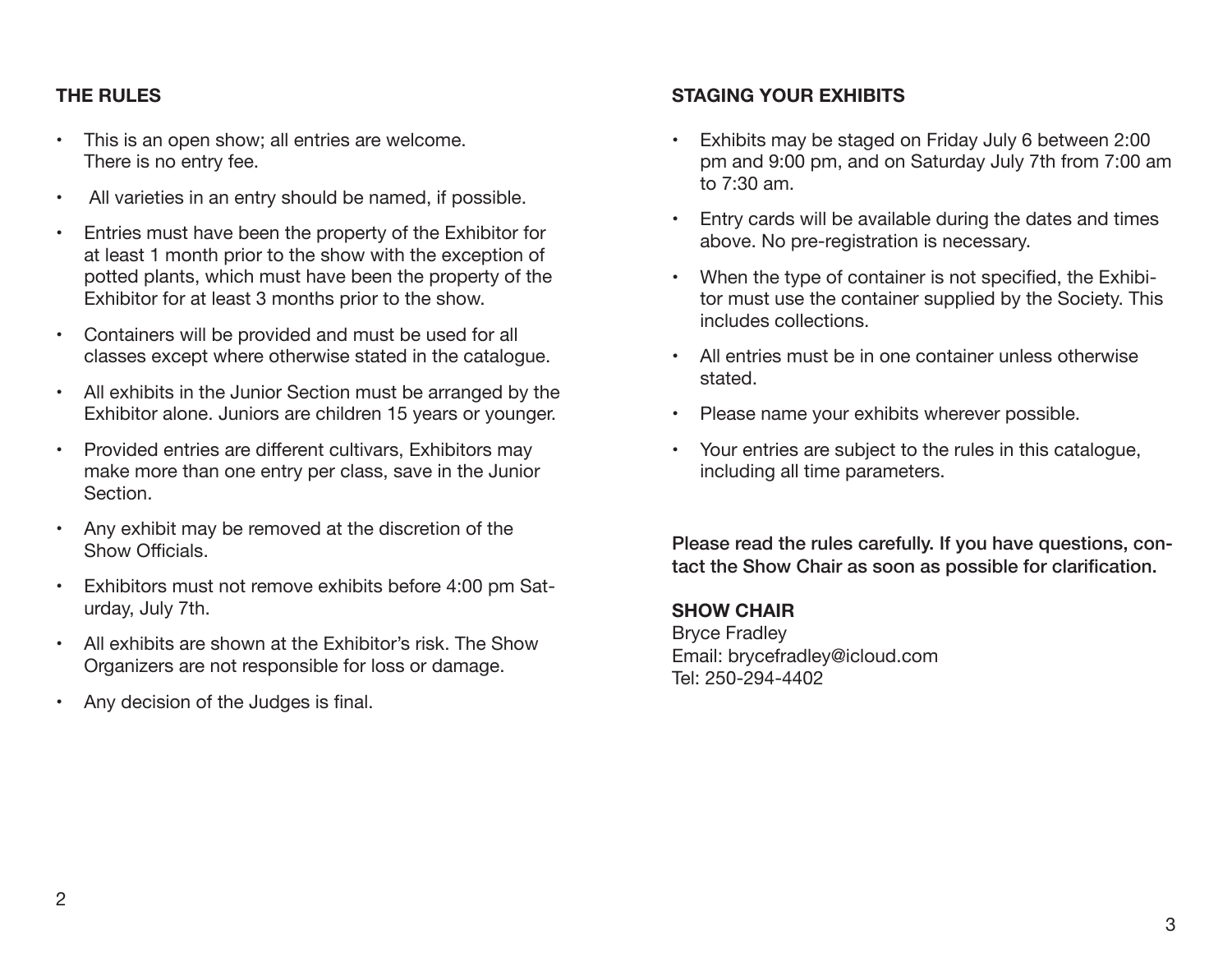#### **DEFINITIONS**

*Basket: must have a looped handle by which it may be lifted.* 

*Bowl: a receptacle, the diameter of the mouth of which is greater than the height.* 

*Bud, flower: two petals beginning to unfurl with the sepals down, about one quarter open.*

*Cultivar: Term for what is commonly known by horticulturists as a 'cultivated variety', or simply a 'variety', e.g. rose 'Peace'*

*Vase: a receptacle, the height of which is greater than the diameter.* 

#### **JUDGING**

Judging is done by experienced horticultural judges.

Judging will begin at 8:00 am Saturday, July 7, 2018.

Judges are to withhold any or all prizes where the quality of the exhibits is not considered worthy of an award. Judges may award 1st, 2nd, 3rd, and honourable mention prizes with as many as the quality of exhibits in a class warrants.

All prize-winning exhibits will be acknowledged. Rosettes will be awarded to the best exhibit in each Division.

## **AWARDS**

#### *ROSETTE FOR THE BEST ENTRY IN EACH DIVISION*

**Lily Section:**  Aggregate of Lily Section - Gift Certificate

**Rose Section:**  Aggregate of Rose Section - Gift Certificate

**Potted Plant Section:**  Aggregate of Potted Plant Section - Gift Certificate

**Fruit and Vegetable Section:**  Aggregate of Fruit and Vegetable Section - Gift Certificate

**Aggregate of Show:**  Gift Certificate

## **POINTS AWARDED TOWARD AGGREGATE**

*General Section: 1st prize 3 points, 2nd prize 2 points,*  3rd prize 1 point, and honourable mention 1/2 point.

Rosette: 5 points

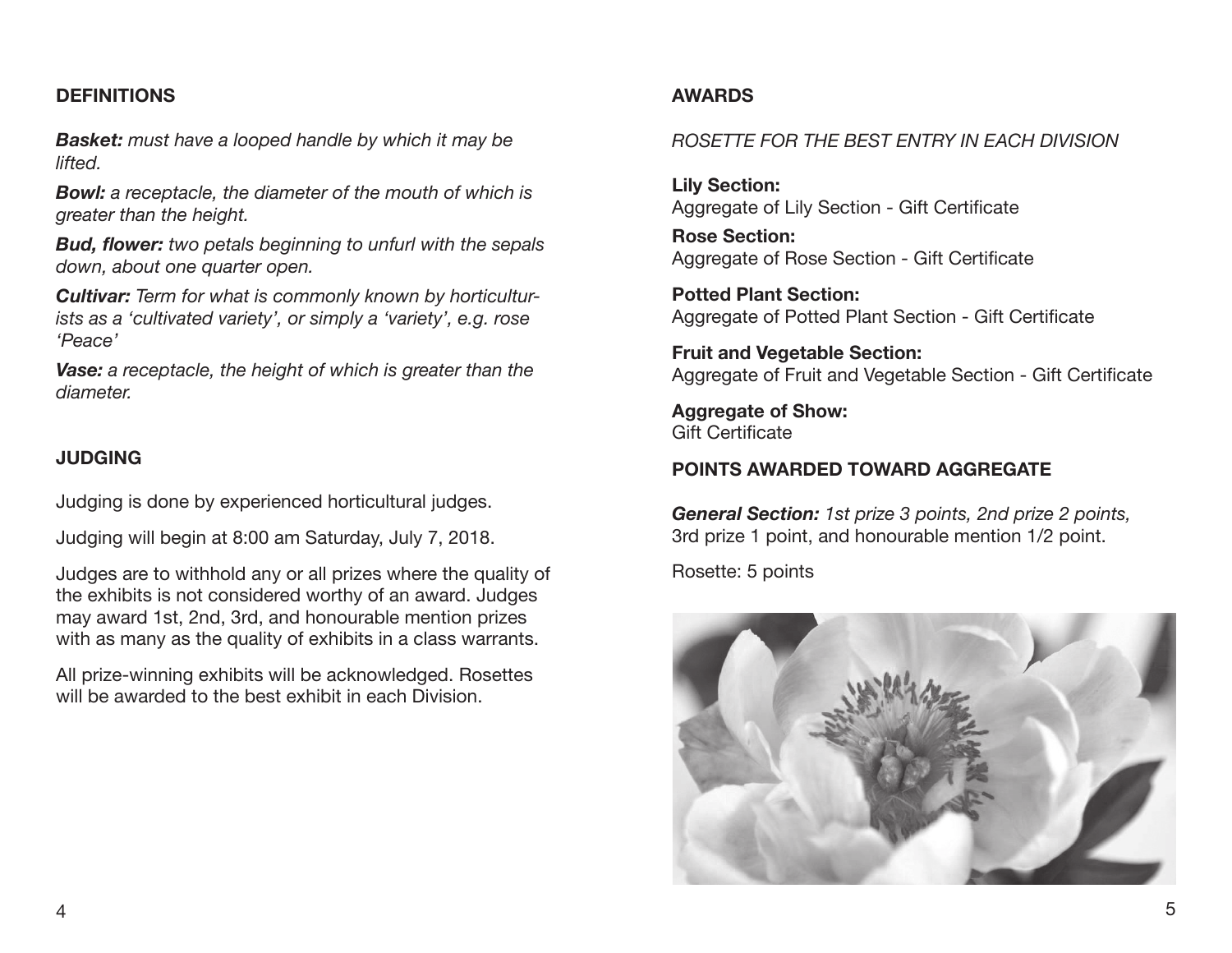# **LILY SECTION**

*Rosette awarded for Best Entry in each Division* 

#### **Division A - Single stem, named hybrid**

- 1. Upfacing & outfacing Asiatic hybrid, red
- 2. Upfacing & outfacing Asiatic hybrid, white or near white
- 3. Upfacing & outfacing Asiatic hybrid, yellow or yellow blend
- 4. Upfacing & outfacing Asiatic hybrid, pink or pink blend
- 5. Upfacing & outfacing Asiatic hybrid, orange or apricot or blends thereof
- 6. Upfacing & outfacing Asiatic hybrid, any other color
- 7. Pendant (downfacing) Asiatic hybrid
- 8. Martagon hybrid
- 9. Chinese trumpet and Aurelian hybrids
- 10. Oriental hybrid
- 11. Interdivisional hybrid
- 12. Species
- 13. Single stem new unregistered hybrid



#### **Division B - Florets (one blossom, with/without foliage)**

- 14. Asiatic hybrid, red
- 15. Asiatic hybrid, white or near white
- 16. Asiatic hybrid, yellow or yellow blend
- 17. Asiatic hybrid, pink or pink blend
- 18. Asiatic hybrid, orange or apricot or blends thereof
- 19. Asiatic hybrid, any other color
- 20. Chinese trumpet and Aurelian hybrids
- 21. Oriental hybrid or Orienpet hybrid
- 22. Martagon hybrid
- 23. Species

# **Division C - Potted plants, named hybrid**

- 24. Any hybrid, single stem
- 25. Species, single stem
- 26. Any potted lily, 3 stems

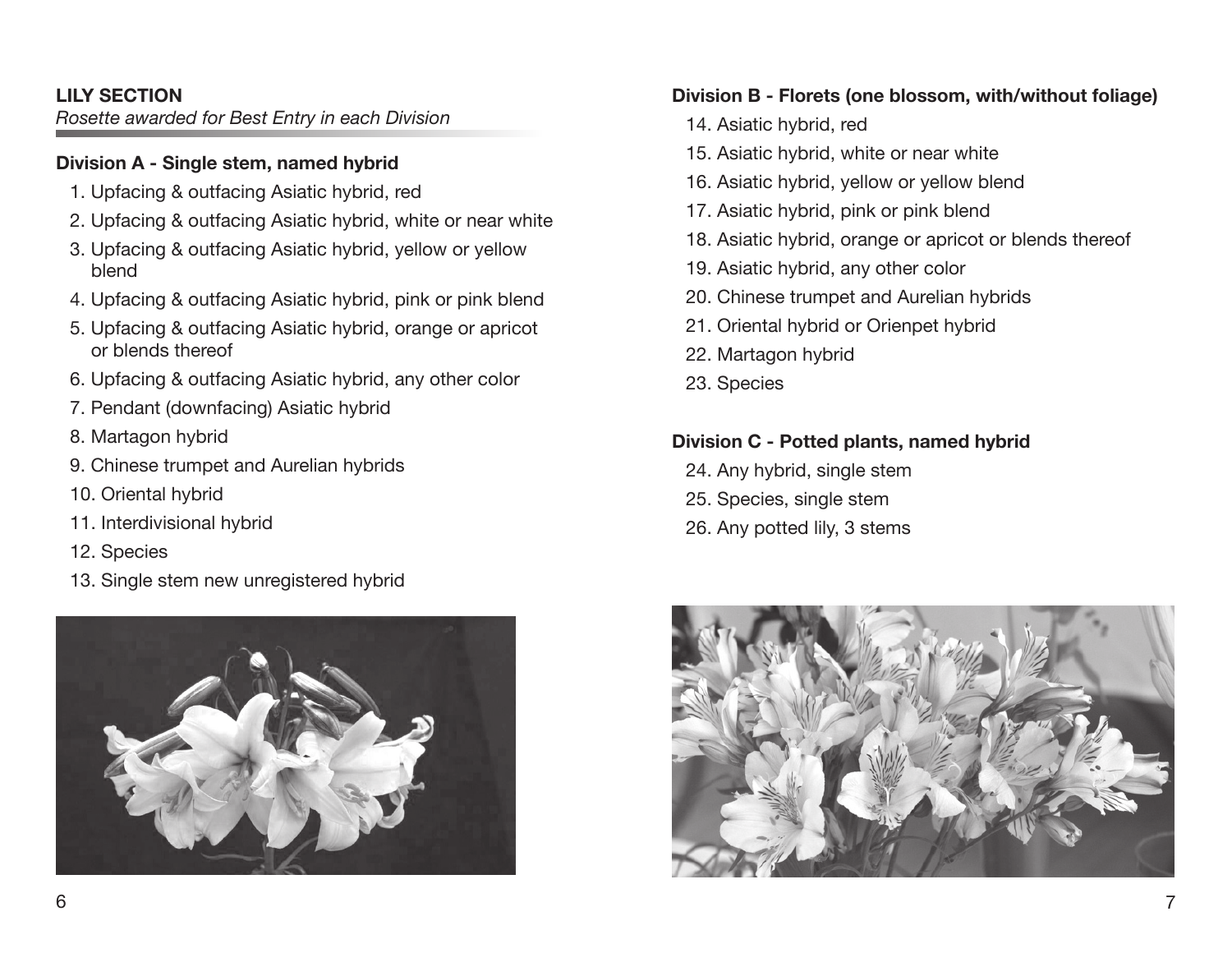#### **ROSE SECTION**

*Rosette awarded for Best Entry in each Division* 

*Only one container to be used unless otherwise specified.All roses must be named.* 

# **Division D**

*- Specimen Bloom (disbudded) bloom 1/2 - 3/4 open*

- 27. One Hybrid Tea, red
- 28. One Hybrid Tea, white, or near white
- 29. One Hybrid Tea, yellow or yellow blend (Peace should be exhibited in this class)
- 30. One Hybrid Tea, pink or pink blend, or blends of these colours
- 31. One Hybrid Tea, orange or apricot, or blends of these colours
- 32. One Hybrid Tea, any other colour (i.e. mauve, russet or red blend)
- 33. One Floribunda, any colour (one stem, one bloom)
- 34. One Grandiflora, any colour (one stem, one bloom)
- 35. One shrub (including David Austen ) (one stem , one bloom)

# **Division E**

*- Sprays, at least two blooms open, any colour*

- 36. One spray, Hybrid Tea
- 37. One spray, Floribunda or Polyantha
- 38. One spray, Grandiflora
- 39. One spray, Miniature
- 40. One spray, David Austen English Rose
- 41. One spray, Shrub (other than David Austen).
- 42. One spray, Climber or rambler, or climbing versions of Hybrid Tea or Floribunda
- 43. One spray, Old Garden Rose (permissible to show O.G.R. prior to 1867 sprays with just one bloom open and buds)

# **Division F**

- *Miscellaneous Roses* 
	- 44. Cycle of Bloom, 3 stems of one cultivar, one bud showing colour, one bloom at exhibition state, one full bloom (stamens may show), in one container
	- 45. Any bloom, in a brandy snifter (judged for fragrance, use your own container)
	- 46. Miniature, 1 bloom, afloat in a wine glass (use your own container)
	- 47. Bowl of Miniatures or minifloral (use your own container)
	- 48. Bowl of Roses, any type / types (use your own container)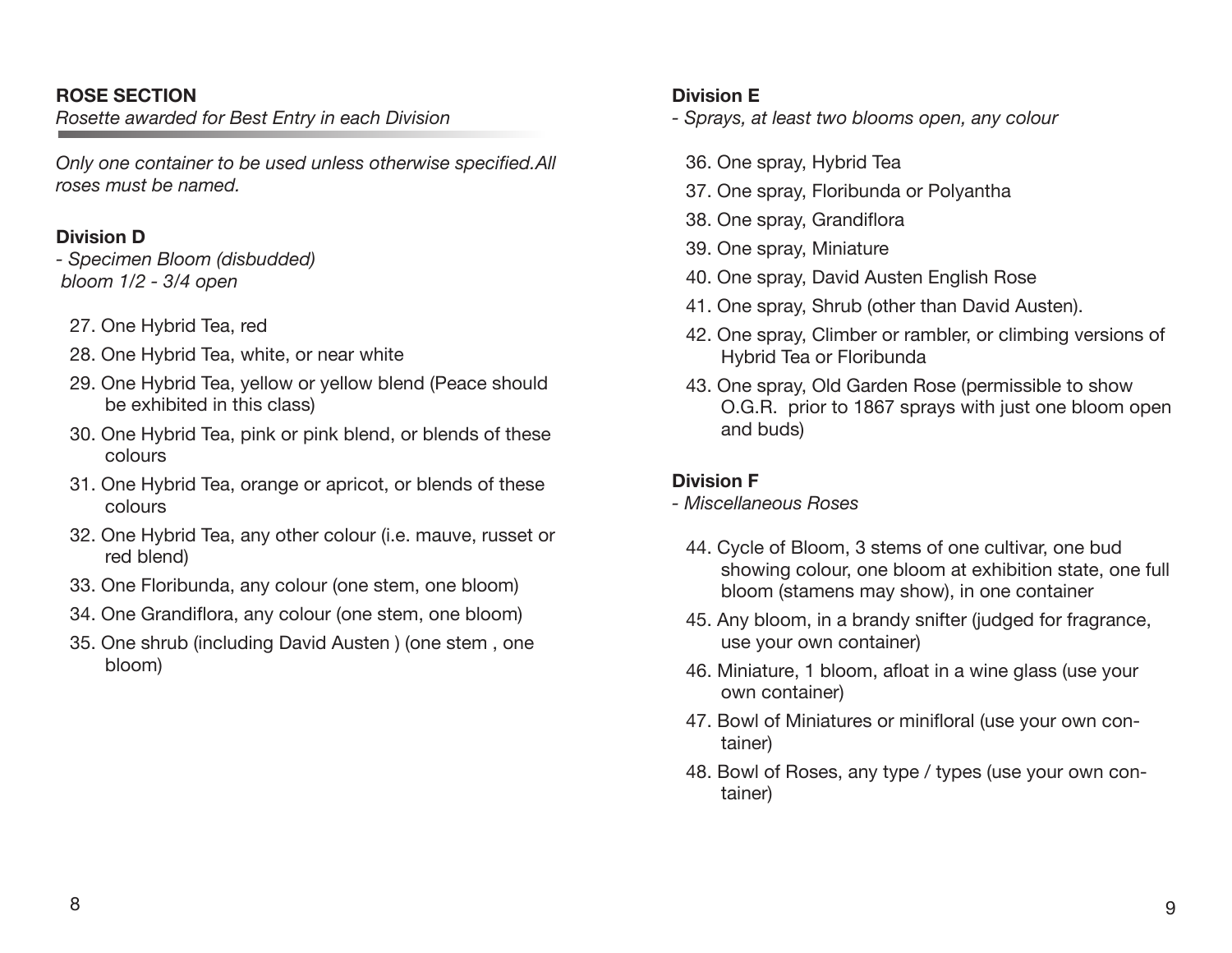# **MISCELLANEOUS FLOWER SECTION**

*Rosette awarded for Best Entry in each Division*

# **Division G - Cut Flowers**

- 49. Begonia, double, bloom displayed floating on foliage
- 50. Bulbs, 3 stems, summer bulb other than lily
- 51. Calla Lily, 2 stems, 1 or 2 leaves permitted
- 52. Delphinium, 1 spike
- 53. Dianthus, 3 stems
- 54. Euphorbia, 1 to 3 cuts
- 55. Hosta, 3 leaves
- 56. Iris, 1 stem Bearded
- 57. Iris, 1 stem , bulb type not rhizome
- 58. Iris, 1 stem ,any other
- 59. Lupin, 1 stem
- 60. Peony, 1 stem
- 61. Phlox, 3 stems
- 62. Shasta Daisy, 1 cultivar, 3 blooms
- 63. Sweet Peas, 6 stems, one colour
- 64. Sweet Peas, 12 stems, mixed colours
- 65. Any other annual flower not listed, 3 stems same kind,1 container
- 66. Any other perennial flower not listed, 3 stems same kind, 1 container
- 67. Grass, 1 cultivar, 3 stems (no seed heads)

# **Division H**

- *Shrubs, Vines, Collections, Bowls, Baskets* 
	- 68. Clematis, any size, 1 cut
	- 69. Any other vine, 1 cut
	- 70. Collection, perennial flowers, 5 kinds, 1 or 2 cuts, own foliage, balanced, pleasing to the eye
	- 71. Collection, annuals, 5 kinds, 1 or 2 cuts each, own foliage, balanced, pleasing to the eye
	- 72. Collection, decorative foliage, 5 kinds, 1 to 3 cuts, balanced, pleasing to the eye
	- 73. Collection of culinary herbs, 5 or more kinds, 1 to 3 cuts, fresh, named, one container, balanced, pleasing to the eye
	- 74. Collection of medicinal herbs, 5 or more kinds, 1 to 3 cuts, fresh, named, one container, balanced, pleasing to the eye
	- 75. Decorative foliage, non-woody plant, 1 to 5 cuts
	- 76. Decorative foliage, woody plant, 1 to 3 cuts
	- 77. Flowering shrub or tree, 1 cut / branch / stem / truss
	- 78. Fragrant foliage, 1 branch
	- 79. Bowl (any size), one type of flower, any fresh foliage
	- 80. Bowl (any size), mixed flowers, any fresh foliage
	- 81. Basket of flowers, mixed flowers, any fresh foliage, not to exceed 24" in any direction
	- 82. Bowl (any size) fresh foliage, flower buds permitted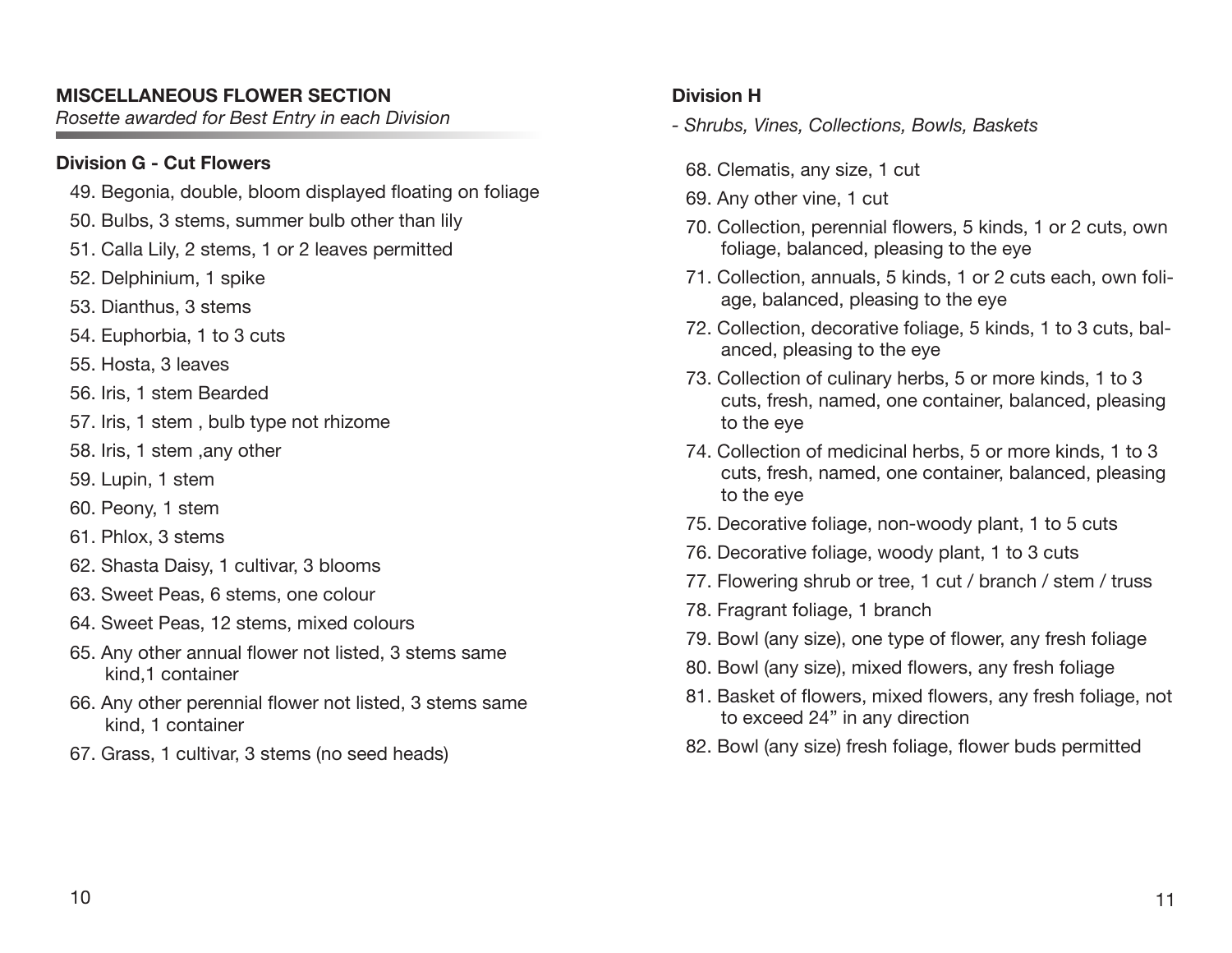# **POTTED PLANT SECTION**

*Rosette awarded for Best Entry* 

#### **Division I - Potted Plant**

- 83. Begonia, tuberous, 1 plant
- 84. Fuchsia, any type, 1 plant
- 85. Fuchsia, any type, 3 plants
- 86. Bonsai, 1 plant
- 87. Cactus or Succulent, including sedum and crassulas, 1 plant
- 88. Cacti or Succulent container, including sedum and crassulas, one or more kinds
- 89. Pelargonium, zonal, 1 plant
- 90. Pelargonium, regal, 1 plant
- 91. Pelargonium, fancy leaved, 1 plant
- 92. Pelargonium, scented, 1 plant
- 93. Scented plant, any other variety, 1 plant
- 94. Flowering plant, any other variety, 1 plant
- 95. Foliage plant, any other variety, 1 plant
- 96. Tub or large pot of herbs for patio
- 97. Tub or large pot, 1 or more types of plants
- 98. House plant foliage only, no blooms allowed
- 99. House plant flowering, must have some colour showing on buds.
- 100. Mixed outdoor planter
- 101. Miniature garden or trough

# **Division J – People's choice**

*New this year, this division judge by the public*

102. One stem or cut of any flowering or foliage plant

#### **FRUIT AND VEGETABLE SECTION**

*Rosette awarded for Best Entry* 

#### **Division K - Fruits and Vegetables**

103. Rhubarb, 3 stalks 104. Lettuce, 1 head 105. Peas, 6 pods 106. Any other vegetable 107. Leeks 1 only 108. Berries, 6, one variety 109. Any other fruit

**JUNIOR SECTION**  *Children fifteen years or younger Rosette awarded for Best Entry in Division*

# **Division L – Juniors**

- 110. Creature, plant material only
- 111. Vase of Garden Flowers (not store bought)
- 112. Miniature garden

# **DECORATIVE SECTION**

*Flowers do not have to be grown by exhibitor Rosette awarded for Best Entry*

# **Division M**

- 113. Bowl. Flowers and foliage of designer's choice.
- 114. Monochromatic vase arrangement.
- 115. Anything goes Exhibit of designer's choice